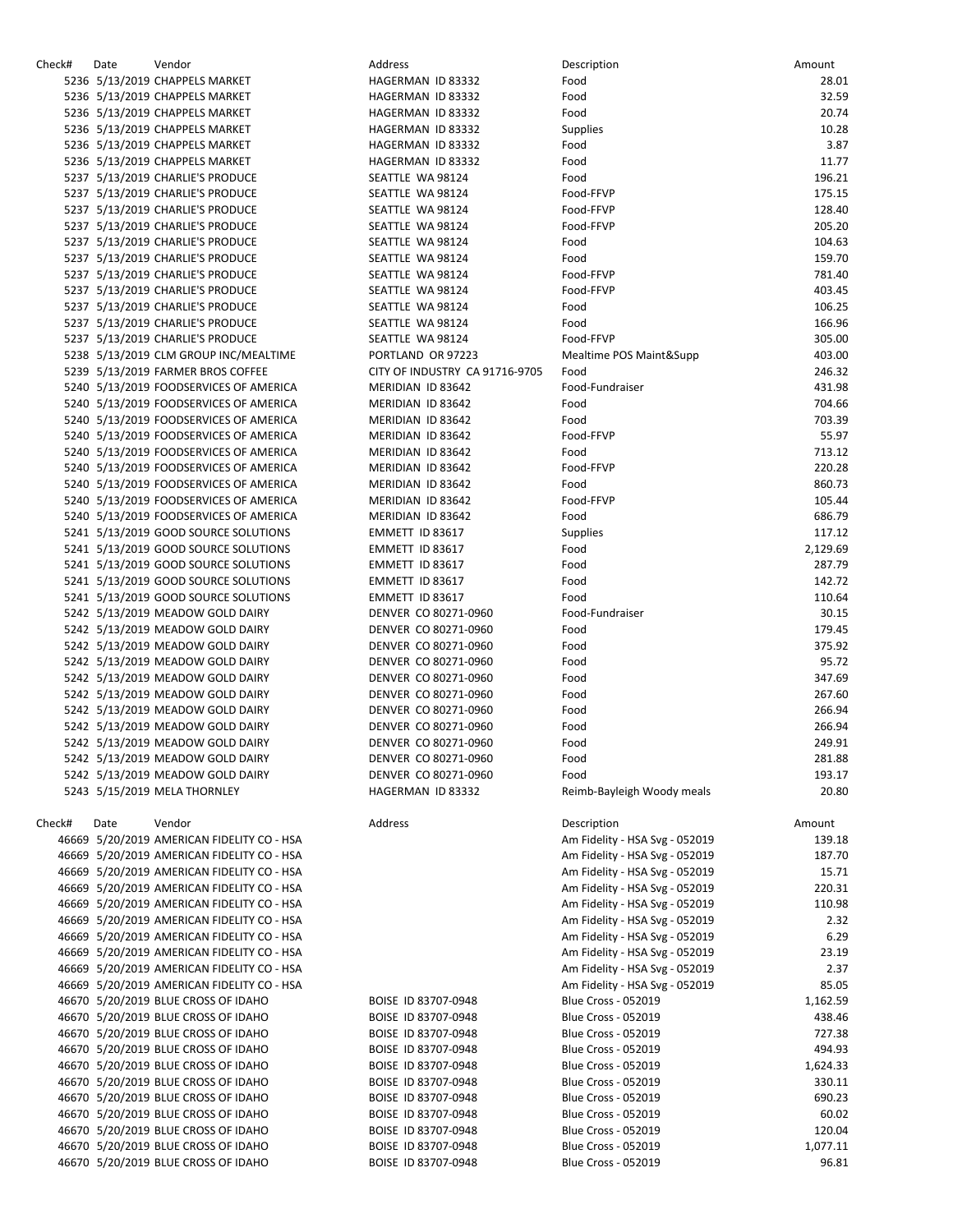| 46670 5/20/2019 BLUE CROSS OF IDAHO | BOISE ID 83707-0948 | <b>Blue Cross - 052019</b> | 163.09   |
|-------------------------------------|---------------------|----------------------------|----------|
| 46670 5/20/2019 BLUE CROSS OF IDAHO | BOISE ID 83707-0948 | Blue Cross - HSA - 052019  | 3,649.10 |
| 46670 5/20/2019 BLUE CROSS OF IDAHO | BOISE ID 83707-0948 | Blue Cross - HSA - 052019  | 67.51    |
|                                     |                     |                            |          |
| 46670 5/20/2019 BLUE CROSS OF IDAHO | BOISE ID 83707-0948 | Blue Cross - HSA - 052019  | 9.99     |
| 46670 5/20/2019 BLUE CROSS OF IDAHO | BOISE ID 83707-0948 | Blue Cross - HSA - 052019  | 5,111.72 |
| 46670 5/20/2019 BLUE CROSS OF IDAHO | BOISE ID 83707-0948 | <b>Blue Cross - 052019</b> | 6.29     |
| 46670 5/20/2019 BLUE CROSS OF IDAHO | BOISE ID 83707-0948 | Blue Cross - HSA - 052019  | 99.65    |
| 46670 5/20/2019 BLUE CROSS OF IDAHO | BOISE ID 83707-0948 | <b>Blue Cross - 052019</b> | 21.67    |
| 46670 5/20/2019 BLUE CROSS OF IDAHO | BOISE ID 83707-0948 | <b>Blue Cross - 052019</b> | 1,039.85 |
| 46670 5/20/2019 BLUE CROSS OF IDAHO | BOISE ID 83707-0948 | <b>Blue Cross - 052019</b> | 790.12   |
| 46670 5/20/2019 BLUE CROSS OF IDAHO | BOISE ID 83707-0948 | <b>Blue Cross - 052019</b> | 6.85     |
| 46671 5/20/2019 HJSD - IRS          |                     | IRS-Fica - 052019          | 3,028.76 |
| 46671 5/20/2019 HJSD - IRS          |                     | IRS-Fica - 052019          | 3,253.77 |
| 46671 5/20/2019 HJSD - IRS          |                     | IRS-Fica - 052019          | 543.33   |
| 46671 5/20/2019 HJSD - IRS          |                     | IRS-Fica - 052019          | 315.36   |
| 46671 5/20/2019 HJSD - IRS          |                     | IRS-Fica - 052019          | 119.37   |
| 46671 5/20/2019 HJSD - IRS          |                     | IRS-Fica - 052019          | 593.09   |
| 46671 5/20/2019 HJSD - IRS          |                     | IRS-Fica - 052019          | 59.10    |
| 46671 5/20/2019 HJSD - IRS          |                     | IRS-Fica - 052019          | 472.92   |
| 46671 5/20/2019 HJSD - IRS          |                     | IRS-Fica - 052019          | 708.62   |
|                                     |                     |                            | 225.86   |
| 46671 5/20/2019 HJSD - IRS          |                     | IRS-Fica - 052019          |          |
| 46671 5/20/2019 HJSD - IRS          |                     | IRS-Fica - 052019          | 95.69    |
| 46671 5/20/2019 HJSD - IRS          |                     | IRS-Fica - 052019          | 199.04   |
| 46671 5/20/2019 HJSD - IRS          |                     | IRS-Fica - 052019          | 258.23   |
| 46671 5/20/2019 HJSD - IRS          |                     | IRS-Fica - 052019          | 22.01    |
| 46671 5/20/2019 HJSD - IRS          |                     | IRS-Fica - 052019          | 37.27    |
| 46671 5/20/2019 HJSD - IRS          |                     | IRS-Fica - 052019          | 255.87   |
| 46671 5/20/2019 HJSD - IRS          |                     | IRS-Fica - 052019          | 3.00     |
| 46671 5/20/2019 HJSD - IRS          |                     | IRS-Fica - 052019          | 16.02    |
| 46671 5/20/2019 HJSD - IRS          |                     | IRS-Fica - 052019          | 190.59   |
| 46671 5/20/2019 HJSD - IRS          |                     | IRS-Fica - 052019          | 228.23   |
| 46671 5/20/2019 HJSD - IRS          |                     | IRS-Fica - 052019          | 6.01     |
| 46671 5/20/2019 HJSD - IRS          |                     | IRS-Fica - 052019          | 44.72    |
| 46671 5/20/2019 HJSD - IRS          |                     | IRS-Fica - 052019          | 15.31    |
| 46671 5/20/2019 HJSD - IRS          |                     | IRS-Fica - 052019          | 15.95    |
| 46671 5/20/2019 HJSD - IRS          |                     | IRS-Fica - 052019          | 87.24    |
| 46671 5/20/2019 HJSD - IRS          |                     | Medicare - 052019          | 15.58    |
| 46671 5/20/2019 HJSD - IRS          |                     | IRS-Fica - 052019          | 270.49   |
| 46671 5/20/2019 HJSD - IRS          |                     |                            |          |
|                                     |                     | IRS-Medicare - 052019      | 451.96   |
| 46671 5/20/2019 HJSD - IRS          |                     | IRS-Medicare - 052019      | 119.61   |
| 46671 5/20/2019 HJSD - IRS          |                     | IRS-Fica - 052019          | 8.29     |
| 46672 5/20/2019 HJSD - PERSI        |                     | PERSI-Retirement - 052019  | 4,622.81 |
| 46672 5/20/2019 HJSD - PERSI        |                     | PERSI-Retirement - 052019  | 4,826.03 |
| 46672 5/20/2019 HJSD - PERSI        |                     | PERSI-Retirement - 052019  | 880.23   |
| 46672 5/20/2019 HJSD - PERSI        |                     | PERSI-Retirement - 052019  | 477.25   |
| 46672 5/20/2019 HJSD - PERSI        |                     | PERSI-Retirement - 052019  | 102.48   |
| 46672 5/20/2019 HJSD - PERSI        |                     | PERSI-Retirement - 052019  | 953.86   |
| 46672 5/20/2019 HJSD - PERSI        |                     | PERSI-Retirement - 052019  | 101.83   |
| 46672 5/20/2019 HJSD - PERSI        |                     | PERSI-Retirement - 052019  | 801.85   |
| 46672 5/20/2019 HJSD - PERSI        |                     | PERSI-Retirement - 052019  | 1,139.30 |
| 46672 5/20/2019 HJSD - PERSI        |                     | PERSI-Retirement - 052019  | 371.54   |
| 46672 5/20/2019 HJSD - PERSI        |                     | PERSI-Retirement - 052019  | 165.08   |
| 46672 5/20/2019 HJSD - PERSI        |                     | PERSI-Retirement - 052019  | 387.23   |
| 46672 5/20/2019 HJSD - PERSI        |                     | PERSI-Retirement - 052019  | 32.89    |
| 46672 5/20/2019 HJSD - PERSI        |                     | PERSI-Retirement - 052019  | 56.13    |
| 46672 5/20/2019 HJSD - PERSI        |                     | PERSI-Retirement - 052019  | 366.08   |
| 46672 5/20/2019 HJSD - PERSI        |                     | PERSI-Retirement - 052019  | 3.74     |
|                                     |                     |                            | 24.75    |
| 46672 5/20/2019 HJSD - PERSI        |                     | PERSI-Retirement - 052019  |          |
| 46672 5/20/2019 HJSD - PERSI        |                     | PERSI-Retirement - 052019  | 297.94   |
| 46672 5/20/2019 HJSD - PERSI        |                     | PERSI-Retirement - 052019  | 148.56   |
| 46672 5/20/2019 HJSD - PERSI        |                     | PERSI-Sick Leave - 052019  | 473.71   |
| 46672 5/20/2019 HJSD - PERSI        |                     | PERSI-Sick Leave - 052019  | 494.53   |
| 46672 5/20/2019 HJSD - PERSI        |                     | PERSI-Sick Leave - 052019  | 90.20    |
| 46672 5/20/2019 HJSD - PERSI        |                     | PERSI-Sick Leave - 052019  | 48.91    |
| 46672 5/20/2019 HJSD - PERSI        |                     | PERSI-Sick Leave - 052019  | 10.50    |
| 46672 5/20/2019 HJSD - PERSI        |                     | PERSI-Sick Leave - 052019  | 97.75    |
| 46672 5/20/2019 HJSD - PERSI        |                     | PERSI-Sick Leave - 052019  | 10.44    |
| 46672 5/20/2019 HJSD - PERSI        |                     | PERSI-Sick Leave - 052019  | 82.16    |
| 46672 5/20/2019 HJSD - PERSI        |                     | PERSI-Sick Leave - 052019  | 116.75   |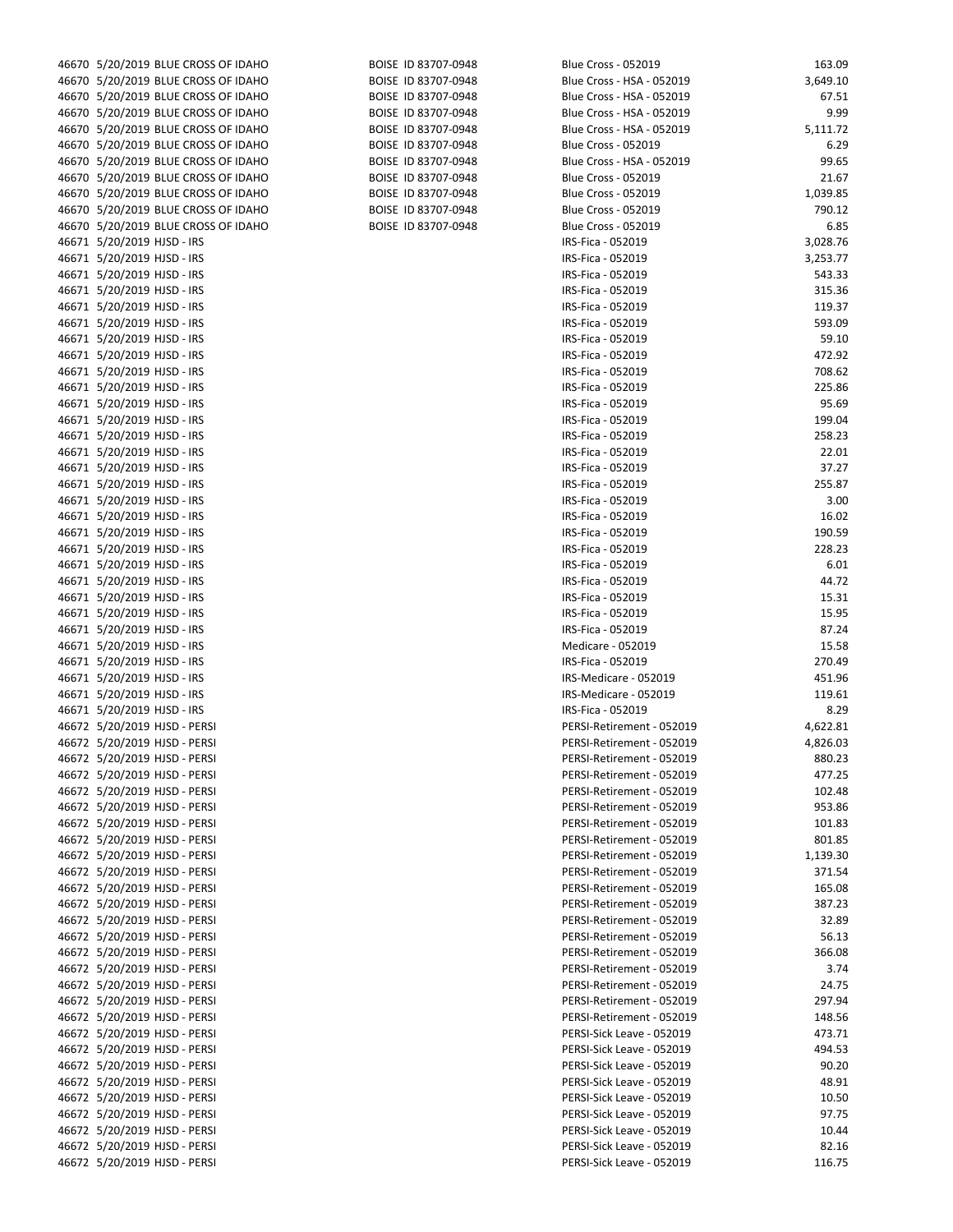| 46672 5/20/2019 HJSD - PERSI                  |                        | PERSI-Sick Leave - 052019         | 16.92     |
|-----------------------------------------------|------------------------|-----------------------------------|-----------|
| 46672 5/20/2019 HJSD - PERSI                  |                        | PERSI-Sick Leave - 052019         | 39.68     |
| 46672 5/20/2019 HJSD - PERSI                  |                        | PERSI-Sick Leave - 052019         | 3.37      |
|                                               |                        |                                   |           |
| 46672 5/20/2019 HJSD - PERSI                  |                        | PERSI-Sick Leave - 052019         | 5.75      |
| 46672 5/20/2019 HJSD - PERSI                  |                        | PERSI-Sick Leave - 052019         | 37.51     |
| 46672 5/20/2019 HJSD - PERSI                  |                        | PERSI-Sick Leave - 052019         | 0.38      |
| 46672 5/20/2019 HJSD - PERSI                  |                        | PERSI-Sick Leave - 052019         | 2.54      |
| 46672 5/20/2019 HJSD - PERSI                  |                        | PERSI-Sick Leave - 052019         | 38.07     |
|                                               |                        |                                   |           |
| 46672 5/20/2019 HJSD - PERSI                  |                        | PERSI-Sick Leave - 052019         | 30.54     |
| 46672 5/20/2019 HJSD - PERSI                  |                        | PERSI-Sick Leave - 052019         | 15.23     |
| 46672 5/20/2019 HJSD - PERSI                  |                        | PERSI-Retirement - 052019         | 337.71    |
| 46672 5/20/2019 HJSD - PERSI                  |                        | PERSI-Sick Leave - 052019         | 34.61     |
|                                               |                        |                                   |           |
| 46672 5/20/2019 HJSD - PERSI                  |                        | PERSI-Retirement - 052019         | 10.19     |
| 46672 5/20/2019 HJSD - PERSI                  |                        | PERSI-Sick Leave - 052019         | 1.04      |
| 46672 5/20/2019 HJSD - PERSI                  |                        | PERSI-Retirement - 052019         | 66.75     |
| 46672 5/20/2019 HJSD - PERSI                  |                        | PERSI-Retirement - 052019         | 27.48     |
|                                               |                        |                                   |           |
| 46672 5/20/2019 HJSD - PERSI                  |                        | PERSI-Retirement - 052019         | 27.48     |
| 46672 5/20/2019 HJSD - PERSI                  |                        | PERSI-Sick Leave - 052019         | 6.84      |
| 46672 5/20/2019 HJSD - PERSI                  |                        | PERSI-Sick Leave - 052019         | 2.82      |
| 46672 5/20/2019 HJSD - PERSI                  |                        | PERSI-Sick Leave - 052019         | 2.82      |
|                                               |                        |                                   |           |
| 46672 5/20/2019 HJSD - PERSI                  |                        | PERSI-Retirement - 052019         | 150.31    |
| 46672 5/20/2019 HJSD - PERSI                  |                        | PERSI-Sick Leave - 052019         | 15.39     |
| 46672 5/20/2019 HJSD - PERSI                  |                        | Persi - Retirement - 052019       | 23.58     |
| 46672 5/20/2019 HJSD - PERSI                  |                        | Persi - Sick Leave - 052019       | 2.42      |
|                                               |                        |                                   |           |
| 46672 5/20/2019 HJSD - PERSI                  |                        | PERSI-Retirement - 052019         | 489.19    |
| 46672 5/20/2019 HJSD - PERSI                  |                        | PERSI-Sick Leave - 052019         | 50.11     |
| 46672 5/20/2019 HJSD - PERSI                  |                        | PERSI-Retirement - 052019         | 609.88    |
| 46672 5/20/2019 HJSD - PERSI                  |                        | PERSI-Sick Leave - 052019         | 62.50     |
| 46672 5/20/2019 HJSD - PERSI                  |                        | PERSI-Retirement - 052019         | 179.74    |
|                                               |                        |                                   |           |
| 46672 5/20/2019 HJSD - PERSI                  |                        | PERSI-Sick Leave - 052019         | 18.42     |
| 46672 5/20/2019 HJSD - PERSI                  |                        | PERSI-Retirement - 052019         | 14.12     |
| 46672 5/20/2019 HJSD - PERSI                  |                        | PERSI-Sick Leave - 052019         | 1.45      |
| 46673 5/20/2019 STANDARD INSURANCE CO.        | PORTLAND OR 97228-6367 | Standard-Life - 052019            | 36.91     |
|                                               |                        |                                   |           |
| 46673 5/20/2019 STANDARD INSURANCE CO.        | PORTLAND OR 97228-6367 | Standard-Life - 052019            | 38.20     |
| 46673 5/20/2019 STANDARD INSURANCE CO.        | PORTLAND OR 97228-6367 | Standard-Life - 052019            | 2.92      |
| 46673 5/20/2019 STANDARD INSURANCE CO.        | PORTLAND OR 97228-6367 | Standard-Life - 052019            | 2.00      |
| 46673 5/20/2019 STANDARD INSURANCE CO.        | PORTLAND OR 97228-6367 | Standard Life - 052019            | 6.34      |
|                                               |                        |                                   |           |
| 46673 5/20/2019 STANDARD INSURANCE CO.        | PORTLAND OR 97228-6367 | Standard-Life - 052019            | 0.55      |
| 46673 5/20/2019 STANDARD INSURANCE CO.        | PORTLAND OR 97228-6367 | Standard-Life - 052019            | 3.30      |
| 46673 5/20/2019 STANDARD INSURANCE CO.        | PORTLAND OR 97228-6367 | Standard-Life - 052019            | 14.29     |
| 46673 5/20/2019 STANDARD INSURANCE CO.        | PORTLAND OR 97228-6367 | Standard-Life - 052019            | 2.62      |
|                                               |                        |                                   |           |
| 46673 5/20/2019 STANDARD INSURANCE CO.        | PORTLAND OR 97228-6367 | Standard-Life - 052019            | 1.16      |
| 46673 5/20/2019 STANDARD INSURANCE CO.        | PORTLAND OR 97228-6367 | Standard-Life - 052019            | 5.49      |
| 46673 5/20/2019 STANDARD INSURANCE CO.        | PORTLAND OR 97228-6367 | Standard-Life - 052019            | 0.40      |
| 46673 5/20/2019 STANDARD INSURANCE CO.        | PORTLAND OR 97228-6367 | Standard-Life - 052019            | 0.80      |
|                                               |                        |                                   |           |
| 46673 5/20/2019 STANDARD INSURANCE CO.        | PORTLAND OR 97228-6367 | Standard-Life - 052019            | 7.99      |
| 46673 5/20/2019 STANDARD INSURANCE CO.        | PORTLAND OR 97228-6367 | Standard-Life - 052019            | 0.08      |
| 46673 5/20/2019 STANDARD INSURANCE CO.        | PORTLAND OR 97228-6367 | Standard-Life - 052019            | 0.65      |
| 46673 5/20/2019 STANDARD INSURANCE CO.        | PORTLAND OR 97228-6367 | Standard-Life - 052019            | 7.75      |
|                                               | PORTLAND OR 97228-6367 |                                   |           |
| 46673 5/20/2019 STANDARD INSURANCE CO.        |                        | Standard-Life - 052019            | 5.31      |
| 46673 5/20/2019 STANDARD INSURANCE CO.        | PORTLAND OR 97228-6367 | Standard-Life - 052019            | 1.13      |
| 46673 5/20/2019 STANDARD INSURANCE CO.        | PORTLAND OR 97228-6367 | Standard Life - 052019            | 4.00      |
| 46673 5/20/2019 STANDARD INSURANCE CO.        | PORTLAND OR 97228-6367 | Standard-Life - 052019            | 0.04      |
|                                               |                        | Standard-Life - 052019            |           |
| 46673 5/20/2019 STANDARD INSURANCE CO.        | PORTLAND OR 97228-6367 |                                   | 0.82      |
| 46673 5/20/2019 STANDARD INSURANCE CO.        | PORTLAND OR 97228-6367 | Standard Life - 052019            | 0.14      |
| 46673 5/20/2019 STANDARD INSURANCE CO.        | PORTLAND OR 97228-6367 | Standard-Life - 052019            | 7.07      |
| 46673 5/20/2019 STANDARD INSURANCE CO.        | PORTLAND OR 97228-6367 | Standard-Life - 052019            | 5.97      |
| 46673 5/20/2019 STANDARD INSURANCE CO.        | PORTLAND OR 97228-6367 | Standard-Life - 052019            | 0.07      |
|                                               |                        |                                   |           |
| 46674 5/13/2019 ACE HARDWARE                  | HAGERMAN ID 83332      | artec:Angle Iron                  | 11.97     |
| 46674 5/13/2019 ACE HARDWARE                  | HAGERMAN ID 83332      | art:Spray Paint                   | 23.94     |
| 46674 5/13/2019 ACE HARDWARE                  | HAGERMAN ID 83332      | <b>Bldg Repairs</b>               | 99.21     |
| 46674 5/13/2019 ACE HARDWARE                  |                        |                                   | 76.16     |
|                                               | HAGERMAN ID 83332      | Hose repairs Wasp spray Start Fld |           |
| 46674 5/13/2019 ACE HARDWARE                  | HAGERMAN ID 83332      | Paint/Brush-Athletic Dept         | 41.98     |
| 46674 5/13/2019 ACE HARDWARE                  | HAGERMAN ID 83332      | Greenhouse repairs                | 154.43    |
| 46674 5/13/2019 ACE HARDWARE                  | HAGERMAN ID 83332      | Greenhouse repairs                | 17.16     |
| 46675 5/13/2019 ADVANCED THERAPY CARE         | MOUNTAIN HOME ID 83647 | Speech Tele-Therapy               | 4,575.00  |
|                                               |                        |                                   |           |
| 46676 5/13/2019 ASSOCIATES IN FAMILY PRACTICE | GOODING ID 83330       | <b>Health Care SW</b>             | 145.00    |
| 46677 5/13/2019 BIO CORPORATION               | ALEXANDRIA MN 56308    | <b>BSU-Speciman Jar Set</b>       | 236.41    |
| 46678 5/13/2019 C8 TRANSPORTATION LLC         | HAGERMAN ID 83332      | Monthly Apr19 Bus Fee-2540.9m     | 11,381.11 |
|                                               |                        |                                   |           |

| PERSI-Sick Leave - 052019         | 16.92    |
|-----------------------------------|----------|
| PERSI-Sick Leave - 052019         | 39.68    |
| PERSI-Sick Leave - 052019         | 3.37     |
| PERSI-Sick Leave - 052019         | 5.75     |
| PERSI-Sick Leave - 052019         | 37.51    |
| PERSI-Sick Leave - 052019         | 0.38     |
| PERSI-Sick Leave - 052019         | 2.54     |
| PERSI-Sick Leave - 052019         | 38.07    |
| PERSI-Sick Leave - 052019         | 30.54    |
| PERSI-Sick Leave - 052019         |          |
|                                   | 15.23    |
| PERSI-Retirement - 052019         | 337.71   |
| PERSI-Sick Leave - 052019         | 34.61    |
| PERSI-Retirement - 052019         | 10.19    |
| PERSI-Sick Leave - 052019         | 1.04     |
| PERSI-Retirement - 052019         | 66.75    |
| PERSI-Retirement - 052019         | 27.48    |
| PERSI-Retirement - 052019         | 27.48    |
| PERSI-Sick Leave - 052019         | 6.84     |
| PERSI-Sick Leave - 052019         | 2.82     |
| PERSI-Sick Leave - 052019         | 2.82     |
| PERSI-Retirement - 052019         | 150.31   |
| PERSI-Sick Leave - 052019         | 15.39    |
| Persi - Retirement - 052019       | 23.58    |
| Persi - Sick Leave - 052019       | 2.42     |
| PERSI-Retirement - 052019         | 489.19   |
| PERSI-Sick Leave - 052019         | 50.11    |
| PERSI-Retirement - 052019         | 609.88   |
|                                   |          |
| PERSI-Sick Leave - 052019         | 62.50    |
| PERSI-Retirement - 052019         | 179.74   |
| PERSI-Sick Leave - 052019         | 18.42    |
| PERSI-Retirement - 052019         | 14.12    |
| PERSI-Sick Leave - 052019         | 1.45     |
| Standard-Life - 052019            | 36.91    |
| Standard-Life - 052019            | 38.20    |
| Standard-Life - 052019            | 2.92     |
| Standard-Life - 052019            | 2.00     |
| Standard Life - 052019            | 6.34     |
| Standard-Life - 052019            | 0.55     |
| Standard-Life - 052019            | 3.30     |
| Standard-Life - 052019            | 14.29    |
| Standard-Life - 052019            | 2.62     |
| Standard-Life - 052019            | 1.16     |
| Standard-Life - 052019            | 5.49     |
| Standard-Life - 052019            | 0.40     |
| Standard-Life - 052019            | 0.80     |
| Standard-Life - 052019            | 7.99     |
| Standard-Life - 052019            | 0.08     |
| Standard-Life - 052019            | 0.65     |
| Standard-Life - 052019            | 7.75     |
| Standard-Life - 052019            | 5.31     |
| Standard-Life - 052019            | 1.13     |
| Standard Life - 052019            | 4.00     |
| Standard-Life - 052019            |          |
|                                   | 0.04     |
| Standard-Life - 052019            | 0.82     |
| Standard Life - 052019            | 0.14     |
| Standard-Life - 052019            | 7.07     |
| Standard-Life - 052019            | 5.97     |
| Standard-Life - 052019            | 0.07     |
| artec:Angle Iron                  | 11.97    |
| art:Spray Paint                   | 23.94    |
| <b>Bldg Repairs</b>               | 99.21    |
| Hose repairs Wasp spray Start Fld | 76.16    |
| Paint/Brush-Athletic Dept         | 41.98    |
| Greenhouse repairs                | 154.43   |
| Greenhouse repairs                | 17.16    |
| Speech Tele-Therapy               | 4,575.00 |
| <b>Health Care SW</b>             | 145.00   |
| <b>BSU-Speciman Jar Set</b>       | 236.41   |
|                                   |          |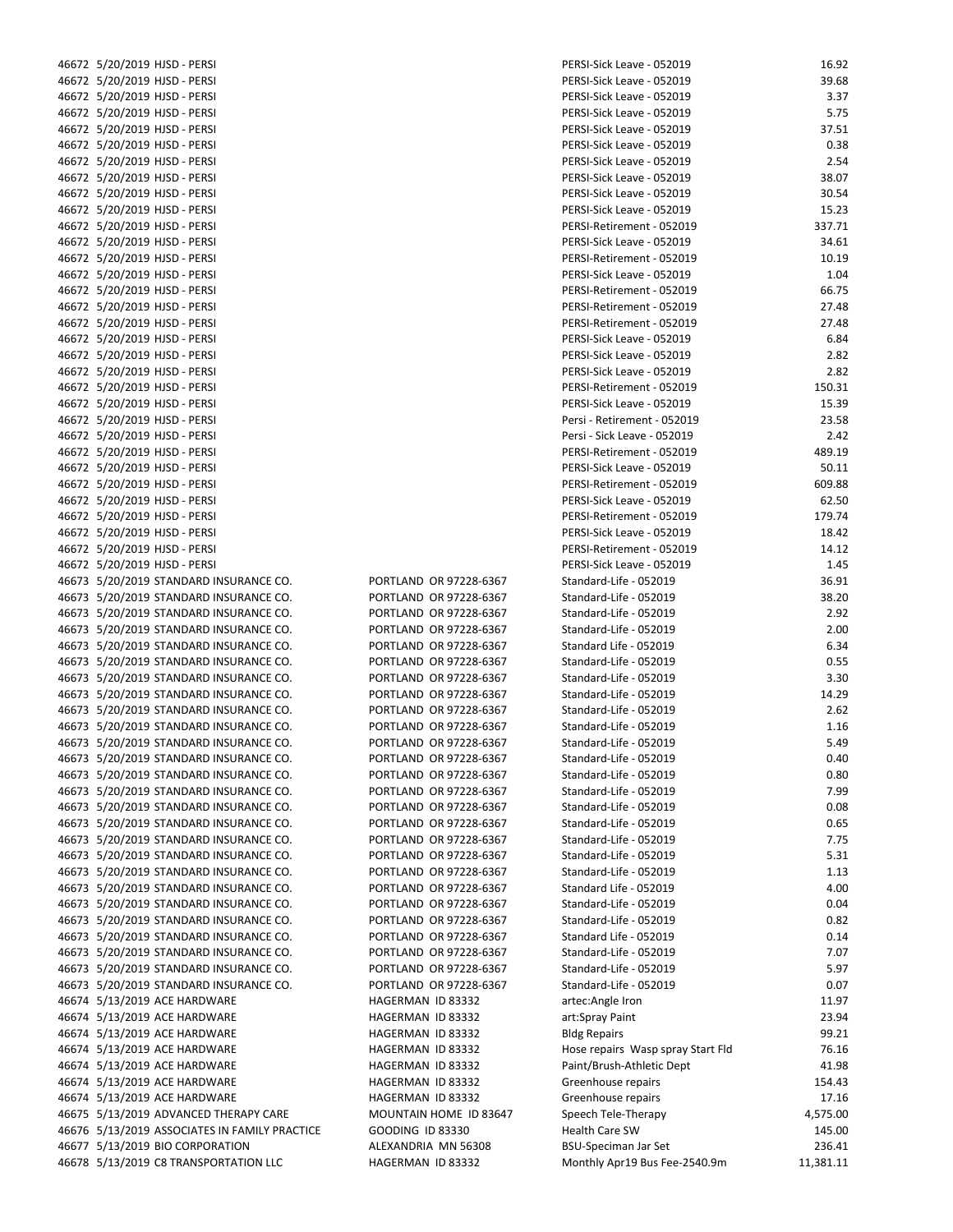| 46678 5/13/2019 C8 TRANSPORTATION LLC         | HAGERMAN ID 83332        | Bus-Track-Gdg 43.2m                       | 130.39   |
|-----------------------------------------------|--------------------------|-------------------------------------------|----------|
| 46678 5/13/2019 C8 TRANSPORTATION LLC         | HAGERMAN ID 83332        | Bus-PTV Mathathon-TF 79.6m                | 163.79   |
| 46678 5/13/2019 C8 TRANSPORTATION LLC         | HAGERMAN ID 83332        | Bus-Soccer Kimberly 91.5m                 | 186.16   |
| 46678 5/13/2019 C8 TRANSPORTATION LLC         | HAGERMAN ID 83332        | Bus-Ag Bliss/HCity 64.6m                  | 161.04   |
| 46678 5/13/2019 C8 TRANSPORTATION LLC         | HAGERMAN ID 83332        | Bus-Track Gdg 43.5m                       | 110.06   |
| 46678 5/13/2019 C8 TRANSPORTATION LLC         | HAGERMAN ID 83332        | Bus-Soccer Filer 63.21m                   | 127.11   |
| 46678 5/13/2019 C8 TRANSPORTATION LLC         | HAGERMAN ID 83332        | Bus-2g Fieldtrip TF Jer 84.2m             | 200.17   |
| 46678 5/13/2019 C8 TRANSPORTATION LLC         | HAGERMAN ID 83332        | Bus-Track Carey 152.5m                    | 345.63   |
| 46678 5/13/2019 C8 TRANSPORTATION LLC         | HAGERMAN ID 83332        | Bus-Track Gdg 42.9m                       | 138.32   |
| 46679 5/13/2019 CABLE ONE INTERNET #121412167 | PHOENIX AZ 85062-8000    | Internet/Phone Connectivity               | 1,845.82 |
| 46680 5/13/2019 Carolina Biological Supply    | Burlington NC 27215-3398 | <b>BSU-Chloroplast Model</b>              | 300.00   |
| 46680 5/13/2019 Carolina Biological Supply    | Burlington NC 27215-3398 | <b>BSU-Onion Root Tip Microscope Slid</b> | 38.00    |
| 46680 5/13/2019 Carolina Biological Supply    | Burlington NC 27215-3398 | BSU-Petri Dish Deep 25x100mm 20pk         | 27.30    |
| 46680 5/13/2019 Carolina Biological Supply    | Burlington NC 27215-3398 | BSU-Hot Plate/Stirrer 120V                | 460.00   |
| 46680 5/13/2019 Carolina Biological Supply    | Burlington NC 27215-3398 | <b>BSU-Chromosone Stimulation 10stati</b> | 210.00   |
| 46680 5/13/2019 Carolina Biological Supply    | Burlington NC 27215-3398 | <b>BSU-Mitosis Poster</b>                 | 19.75    |
| 46680 5/13/2019 Carolina Biological Supply    | Burlington NC 27215-3398 | <b>BSU-Genetics I Poster</b>              | 28.75    |
| 46680 5/13/2019 Carolina Biological Supply    | Burlington NC 27215-3398 | <b>BSU-Genetics II Poster</b>             | 28.75    |
| 46680 5/13/2019 Carolina Biological Supply    | Burlington NC 27215-3398 | <b>BSU-Compound Microscope</b>            | 1,287.00 |
| 46680 5/13/2019 Carolina Biological Supply    | Burlington NC 27215-3398 | BSU-PTC Paper 100pk                       | 4.75     |
| 46680 5/13/2019 Carolina Biological Supply    | Burlington NC 27215-3398 | BSU-Cell Microscope Slides&Poster         | 112.00   |
| 46680 5/13/2019 Carolina Biological Supply    | Burlington NC 27215-3398 | <b>BSU-Photosynthesis Poster</b>          | 30.00    |
| 46681 5/13/2019 CENTURY LINK                  | PHOENIX AZ 85038-9040    | <b>Phone Charges</b>                      | 54.90    |
| 46682 5/13/2019 CHAPPELS MARKET               | HAGERMAN ID 83332        | Food                                      | 7.69     |
| 46682 5/13/2019 CHAPPELS MARKET               | HAGERMAN ID 83332        | Food                                      | 19.75    |
| 46682 5/13/2019 CHAPPELS MARKET               | HAGERMAN ID 83332        | Food                                      | 2.97     |
| 46682 5/13/2019 CHAPPELS MARKET               | HAGERMAN ID 83332        | Food                                      | 21.23    |
| 46682 5/13/2019 CHAPPELS MARKET               | HAGERMAN ID 83332        | Food                                      | 33.62    |
| 46682 5/13/2019 CHAPPELS MARKET               | HAGERMAN ID 83332        | Food-Artec                                | 23.95    |
| 46682 5/13/2019 CHAPPELS MARKET               | HAGERMAN ID 83332        | Food-Artec                                | 45.21    |
| 46682 5/13/2019 CHAPPELS MARKET               | HAGERMAN ID 83332        | Food-Artec                                | 19.74    |
| 46682 5/13/2019 CHAPPELS MARKET               | HAGERMAN ID 83332        | Food-Artec                                | 4.38     |
| 46682 5/13/2019 CHAPPELS MARKET               | HAGERMAN ID 83332        | Food-Artec                                | 3.60     |
| 46682 5/13/2019 CHAPPELS MARKET               | HAGERMAN ID 83332        | Food-Artec                                | 38.78    |
| 46682 5/13/2019 CHAPPELS MARKET               | HAGERMAN ID 83332        | Food-Artec                                | 9.78     |
| 46682 5/13/2019 CHAPPELS MARKET               | HAGERMAN ID 83332        | Food-Artec                                | 36.85    |
| 46682 5/13/2019 CHAPPELS MARKET               | HAGERMAN ID 83332        | Food-Artec                                | 12.56    |
| 46682 5/13/2019 CHAPPELS MARKET               | HAGERMAN ID 83332        | Food-Artec                                | 5.58     |
| 46682 5/13/2019 CHAPPELS MARKET               | HAGERMAN ID 83332        | Food                                      | 6.19     |
| 46682 5/13/2019 CHAPPELS MARKET               | HAGERMAN ID 83332        | <b>Art Supplies</b>                       | 37.36    |
| 46682 5/13/2019 CHAPPELS MARKET               | HAGERMAN ID 83332        | Retns (match statement)                   | (124.27) |
| 46682 5/13/2019 CHAPPELS MARKET               | HAGERMAN ID 83332        | Food-Artec                                | 13.36    |
| 46682 5/13/2019 CHAPPELS MARKET               | HAGERMAN ID 83332        | Food-Artec                                | 63.34    |
| 46683 5/13/2019 CITY OF HAGERMAN              | HAGERMAN ID 83332        | water/sewer-GS                            | 181.67   |
| 46683 5/13/2019 CITY OF HAGERMAN              | HAGERMAN ID 83332        | water/sewer-HS                            | 63.39    |
| 46683 5/13/2019 CITY OF HAGERMAN              | HAGERMAN ID 83332        | water/sewer-Gym                           | 59.48    |
| 46683 5/13/2019 CITY OF HAGERMAN              | HAGERMAN ID 83332        | water/sewer-Ag                            | 120.57   |
| 46684 5/13/2019 TL CRIST RENTAL               | WENDELL ID 83355         | Rental-Trencher                           | 169.60   |
| 46685 5/13/2019 DEMCO MEDIA                   | MADISON WI 53708-8048    | Color Craze Bookmarks-Literacy Gra        | 18.94    |
| 46686 5/13/2019 ETC LLC                       | SAN ANTONIO TX 78232     | 2018 - 1095-C Forms Preparation           | 87.72    |
| 46687 5/13/2019 GREAT AMERICA FINANCIAL SVCS  | DALLAS TX 75266-0831     | Copier Lease HS                           | 155.00   |
| 46687 5/13/2019 GREAT AMERICA FINANCIAL SVCS  | DALLAS TX 75266-0831     | Copier Lease GS                           | 155.00   |
| 46688 5/13/2019 THE GROVE HOTEL - BOISE       | <b>BOISE ID 83702</b>    | Legal Conf-M.Kress Rm/parking             | 144.00   |
| 46688 5/13/2019 THE GROVE HOTEL - BOISE       | <b>BOISE ID 83702</b>    | Legal Conf-B.Reed                         | 129.00   |
| 46689 5/13/2019 RAY HOFFMANN                  | HAGERMAN ID 83332        | Boise Fed Prog Trng and prking            | 136.43   |
| 46690 5/13/2019 HUB INTERNTL MTN STATES LTD   | <b>BOISE ID 83705</b>    | Ins. '96 Bus                              | 182.00   |
| 46691 5/13/2019 Idaho FFA Association         | Boise ID 83720-0095      | State Idrshp conf 10stdnts 2advis         | 420.00   |
| 46691 5/13/2019 Idaho FFA Association         | Boise ID 83720-0095      | State Idrshp conf horse eval team         | 45.00    |
| 46691 5/13/2019 Idaho FFA Association         | Boise ID 83720-0095      | State Idrshp conf dinner                  | 40.00    |
| 46692 5/13/2019 IDAHO POWER COMPANY           | BOISE ID 83721-0030      | Power-GS                                  | 2,112.97 |
| 46692 5/13/2019 IDAHO POWER COMPANY           | BOISE ID 83721-0030      | Power-Gym                                 | 324.45   |
| 46692 5/13/2019 IDAHO POWER COMPANY           | BOISE ID 83721-0030      | Power-HS                                  | 1,215.59 |
| 46692 5/13/2019 IDAHO POWER COMPANY           | BOISE ID 83721-0030      | Power-Ag                                  | 265.39   |
| 46692 5/13/2019 IDAHO POWER COMPANY           | BOISE ID 83721-0030      | Power-Lights                              | 62.85    |
| 46692 5/13/2019 IDAHO POWER COMPANY           | BOISE ID 83721-0030      | Power-Pump                                | 10.38    |
| 46693 5/13/2019 IT - INTEGRATED TECHNOLOGIES  | TWIN FALLS ID 83303-1843 | <b>Copier Maint Elementary</b>            | 78.00    |
| 46693 5/13/2019 IT - INTEGRATED TECHNOLOGIES  | TWIN FALLS ID 83303-1843 | <b>Copier Maint Elementary</b>            | 396.13   |
| 46693 5/13/2019 IT - INTEGRATED TECHNOLOGIES  | TWIN FALLS ID 83303-1843 | <b>Copier Maint HS</b>                    | 251.78   |
| 46694 5/13/2019 JEROME PRINT SHOP             | JEROME ID 83338          | Address Stamp-Melissa Lemmon              | 23.50    |
|                                               |                          |                                           |          |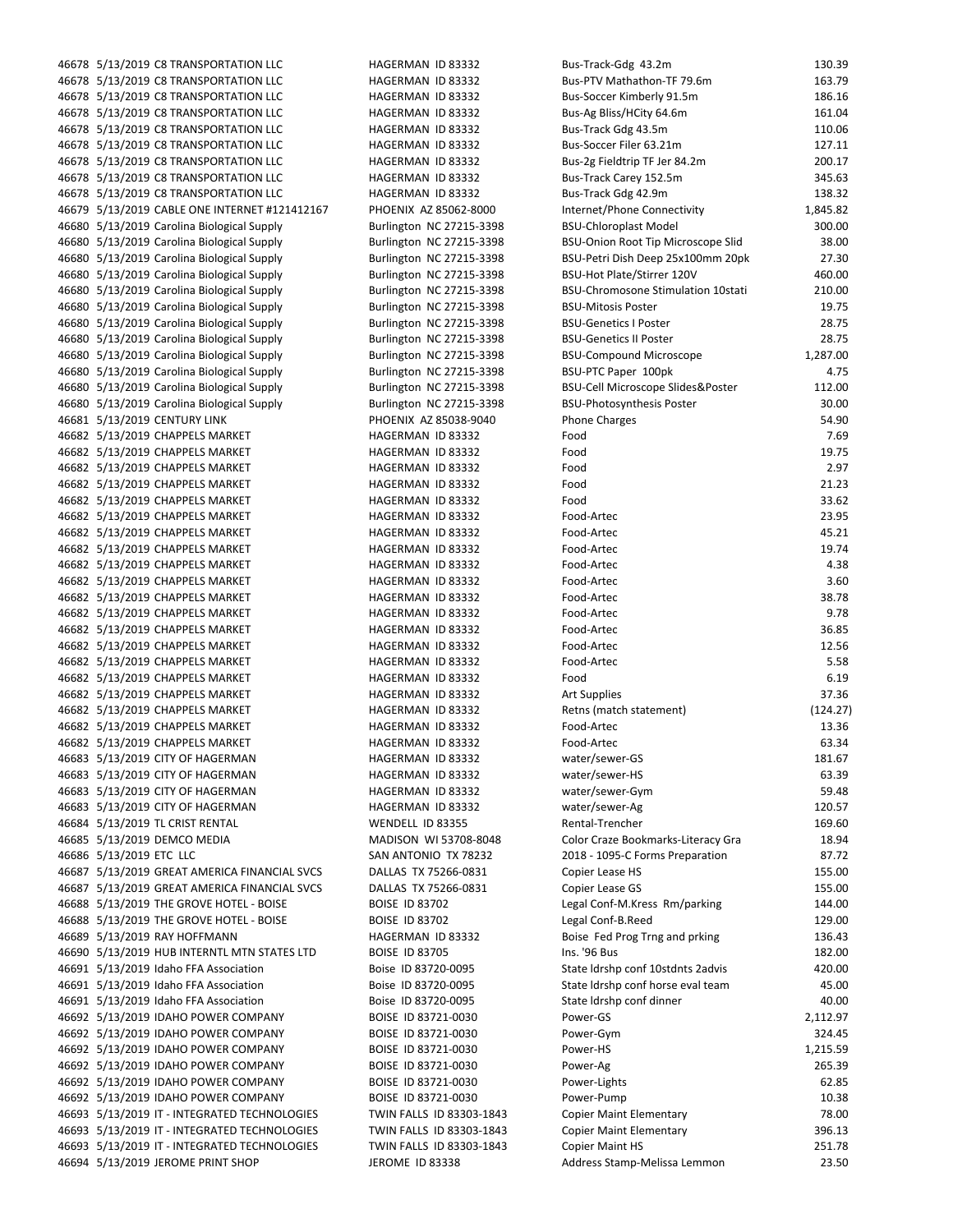46695 5/13/2019 JOSTENS INC CHICAGO IL 60673-1213 D 46696 5/13/2019 JOSTENS INC TWIN FALLS ID 83301-8365 10 46697 5/13/2019 MARK KRESS HAGERMAN ID 83332 boi‐legal conf 76.00 46697 5/13/2019 MARK KRESS HAGERMAN ID 83332 M 46697 5/13/2019 MARK KRESS HAGERMAN ID 83332 tf・ 46698 5/13/2019 BECKY LEE FAIRFIELD ID 83327 tf 46699 5/13/2019 MEDICAID-BUREAU/FINANCIAL SVCS BOISE ID 83720-0036 M 46700 5/13/2019 MOUNTAIN ALARM INC OGDEN UT 84412-2487 A 46701 5/13/2019 NICHOLAS & CO. SALT LAKE CITY UT 84145-0005 FO 46702 5/13/2019 PAPA KELSEYS WENDELL ID 83355 Lu 46702 5/13/2019 PAPA KELSEYS WENDELL ID 83355 Lu 46703 5/13/2019 LESLIE PRIEBE WENDELL ID 83355 Parking Fee NTL BPA 46704 5/13/2019 PRO ACTIVE ADVANTAGE LLC GOODING ID 83330 BB 46704 5/13/2019 PRO ACTIVE ADVANTAGE LLC GOODING ID 83330 BB 46704 5/13/2019 PRO ACTIVE ADVANTAGE LLC GOODING ID 83330 B 46704 5/13/2019 PRO ACTIVE ADVANTAGE LLC GOODING ID 83330 BB 46704 5/13/2019 PRO ACTIVE ADVANTAGE LLC GOODING ID 83330 BB 46704 5/13/2019 PRO ACTIVE ADVANTAGE LLC GOODING ID 83330 BB 46705 5/13/2019 BETTE M REED WENDELL ID 83355 M 46705 5/13/2019 BETTE M REED WENDELL ID 83355 tf-46705 5/13/2019 BETTE M REED WENDELL ID 83355 both both both Parking 91.000 both both parking 91.000 both both p 46705 5/13/2019 BETTE M REED WENDELL ID 83355 tf 46706 5/13/2019 Savory Creations International Lynn MA 01901 Chicken 46707 5/13/2019 TAMMY UNZICKER BUHL ID 83316 AV 46708 5/13/2019 TLC Rentals Springlers Wendell ID 83355 Springlers Springlers 46709 5/13/2019 TREASURE VALLEY COFFEE INC BOISE ID 83713 W 46709 5/13/2019 TREASURE VALLEY COFFEE INC BOISE ID 83713 WATER FOR MODULARS 46.000 WATER FOR MODEL AT MODEL AT 46710 5/13/2019 US BANKCORP CARD - MATT COTTAM Harbor Free Harbor Free Harbor Free H 46711 5/13/2019 US BANKCORP CARD - MARK KRESS Group (Group) Group (Group) Group (BSA) 1,332.80 46711 5/13/2019 US BANKCORP CARD - MARK KRESS Meanwhile the Mark 10.711 S/13/2019 US BANKCORP CARD - MARK KRESS 46711 5/13/2019 US BANKCORP CARD - MARK KRESS Parking Fee and the USA of Parking Fee and The Conference of Par 46711 5/13/2019 US BANKCORP CARD ‐ MARK KRESS Fuel ‐ Driver Ed 2 40.00 46712 5/13/2019 US BANKCORP CARD - B.Reed FARGO ND 58125-6343 am 46712 5/13/2019 US BANKCORP CARD - B.Reed FARGO ND 58125-6343 am 46712 5/13/2019 US BANKCORP CARD - B.Reed FARGO ND 58125-6343 Sr 46712 5/13/2019 US BANKCORP CARD - B.Reed FARGO ND 58125-6343 am 46712 5/13/2019 US BANKCORP CARD - B.Reed FARGO ND 58125-6343 am 46712 5/13/2019 US BANKCORP CARD - B.Reed FARGO ND 58125-6343 am 46712 5/13/2019 US BANKCORP CARD - B.Reed FARGO ND 58125-6343 am 46712 5/13/2019 US BANKCORP CARD - B.Reed FARGO ND 58125-6343 am 46712 5/13/2019 US BANKCORP CARD - B.Reed FARGO ND 58125-6343 am 46712 5/13/2019 US BANKCORP CARD - B.Reed FARGO ND 58125-6343 am 46712 5/13/2019 US BANKCORP CARD - B.Reed FARGO ND 58125-6343 am 46712 5/13/2019 US BANKCORP CARD - B.Reed FARGO ND 58125-6343 am 46712 5/13/2019 US BANKCORP CARD - B.Reed FARGO ND 58125-6343 am 46712 5/13/2019 US BANKCORP CARD - B.Reed FARGO ND 58125-6343 am 46712 5/13/2019 US BANKCORP CARD - B.Reed FARGO ND 58125-6343 am 46712 5/13/2019 US BANKCORP CARD - B.Reed FARGO ND 58125-6343 am 46712 5/13/2019 US BANKCORP CARD - B.Reed FARGO ND 58125-6343 Ntl BPA 46712 5/13/2019 US BANKCORP CARD - B.Reed FARGO ND 58125-6343 am 46712 5/13/2019 US BANKCORP CARD - B.Reed FARGO ND 58125-6343 am 46712 5/13/2019 US BANKCORP CARD - B.Reed FARGO ND 58125-6343 am 46712 5/13/2019 US BANKCORP CARD - B.Reed FARGO ND 58125-6343 am 46712 5/13/2019 US BANKCORP CARD - B.Reed FARGO ND 58125-6343 am 46712 5/13/2019 US BANKCORP CARD - B.Reed FARGO ND 58125-6343 am 46712 5/13/2019 US BANKCORP CARD - B.Reed FARGO ND 58125-6343 am 46712 5/13/2019 US BANKCORP CARD - B.Reed FARGO ND 58125-6343 am 46712 5/13/2019 US BANKCORP CARD - B.Reed FARGO ND 58125-6343 am 46712 5/13/2019 US BANKCORP CARD - B.Reed FARGO ND 58125-6343 am 46712 5/13/2019 US BANKCORP CARD - B.Reed FARGO ND 58125-6343 am 46712 5/13/2019 US BANKCORP CARD - B.Reed FARGO ND 58125-6343 am 46712 5/13/2019 US BANKCORP CARD - B.Reed FARGO ND 58125-6343 W 46712 5/13/2019 US BANKCORP CARD - B.Reed FARGO ND 58125-6343 am 46712 5/13/2019 US BANKCORP CARD - B.Reed FARGO ND 58125-6343 am 46712 5/13/2019 US BANKCORP CARD - B.Reed FARGO ND 58125-6343 am 46712 5/13/2019 US BANKCORP CARD - B.Reed FARGO ND 58125-6343 am 46712 5/13/2019 US BANKCORP CARD - B.Reed FARGO ND 58125-6343 am 46712 5/13/2019 US BANKCORP CARD - B.Reed FARGO ND 58125-6343 am

46695 5/13/2019 JOSTENS INC CHICAGO IL 60673-1213 D

| iploma Covers                                                     | 144.37            |
|-------------------------------------------------------------------|-------------------|
| iplomas                                                           | 100.20            |
| 0 Orange Cords                                                    | 80.00             |
| oi-legal conf                                                     | 76.00             |
| Ilg-Persi mtg TF                                                  | 30.40             |
| -supt mtg                                                         | 30.40             |
| -mcd mtg<br>ledicaid School Match-30%                             | 30.40<br>2,514.65 |
| larm Monitoring 5/2019-7/2019                                     | 81.00             |
| ood-Artec                                                         | 214.48            |
| unch-6gr Orientation                                              | 225.53            |
| unch for JR SAT                                                   | 109.69            |
| arking Fee NTL BPA-LPRIEBE                                        | 78.00             |
| ehavior Services                                                  | 4,254.88          |
| ehavior Services                                                  | 4,150.11          |
| ehavior Services                                                  | 5,196.93          |
| ehavior Services                                                  | 4,530.14          |
| ehavior Services                                                  | 5,095.02          |
| ehavior Services                                                  | 110.00            |
| llg/Meal-CFSGA mtg                                                | 42.36             |
| -mcd mtg meal                                                     | 31.69             |
| oi-legal conf/parking                                             | 91.00             |
| -legislative mtg                                                  | 30.40             |
| hicken/Beef Broth                                                 | 254.43            |
| <b>VID Conference Boise</b>                                       | 75.08             |
| orinklers-BSA                                                     | 160.00            |
| ater for modulars                                                 | 27.00             |
| ater for Modulars<br>arbor Frt-Pneumatic 10" Tire                 | 45.00<br>19.96    |
| rovers-Sprinkler Pipe (BSA)                                       | 1,332.80          |
| leal-Mark                                                         | 10.71             |
| arking Fee-Law Conf                                               | 8.00              |
| uel - Driver Ed                                                   | 240.00            |
| mzn-Stereo Coupler 5pk                                            | 7.99              |
| mzn-HP 477 Printer-B.Lee-1/2 cost                                 | 200.00            |
| orhill Hotel-Fed Dir Mtg R.Hoffmn                                 | 188.00            |
| mzn-Library Books GS                                              | 102.45            |
| mzn-VCE 2pk Audio Jack Adapters                                   | 9.49              |
| mzn-FunDay Cotton Candy Cones                                     | 10.88             |
| mzn-Polar Office Chair                                            | 69.98             |
| mzn-2 Logitech Speaker Sys                                        | 69.00             |
| mzn-4 Acer Chromebooks                                            | 835.96            |
| mzn-Stopwatches pk6                                               | 121.71            |
| mzn-4 Belkin Power/Surge Strips                                   | 43.96             |
| mzn-FunDay Face Paint                                             | 18.29             |
| mzn-FunDay Utility Bag                                            | 22.16             |
| mzn-2 Flag Football set                                           | 45.09             |
| mzn-Stero Audio Cable                                             | 23.98             |
| mzn-Icespring Cable Converter<br>tl BPA-Anaheim Marritt 2 advisor | 9.90<br>881.10    |
| mzn-FunDay Popcorn                                                | 32.88             |
| mzn:Elastic Crossbar Foam                                         | 22.83             |
| mzn-Devinal Audio Stero Converter                                 | 8.95              |
| mzn-Hosa Stereo Brkout Cable                                      | 5.70              |
| mzn-FunDay Snow Cone Cups                                         | 25.96             |
| mzn-HP 477 Prntr-B.Lee 1/2 cost                                   | 199.00            |
| mzn-2 Audio Rt Angle Cable                                        | 31.90             |
| mzn-Smithoutlet Headphones                                        | 79.00             |
| mzn-JJC Wireless Remove-Canon                                     | 7.99              |
| mzn-Microphone Cable                                              | 21.18             |
| mzn-RCA Cable 6ft                                                 | 27.98             |
| mzn-AquaPInts-Douville/prom                                       | 11.96             |
| /almrt-Vybe Str Rollers/incentive                                 | 119.28            |
| mzn-4 XLR Microphone Cable                                        | 28.76             |
| mzn-3 Adapter Cable                                               | 32.97             |
| mzn-Stero Audio Cable                                             | 15.98             |
| mzn-Remote Control Canon Camcorde                                 | 21.99             |
| mzn-Rapid Battery Charger                                         | 35.99             |
| mzn-1 Marcato Atlas Pasta Machine                                 | 89.86             |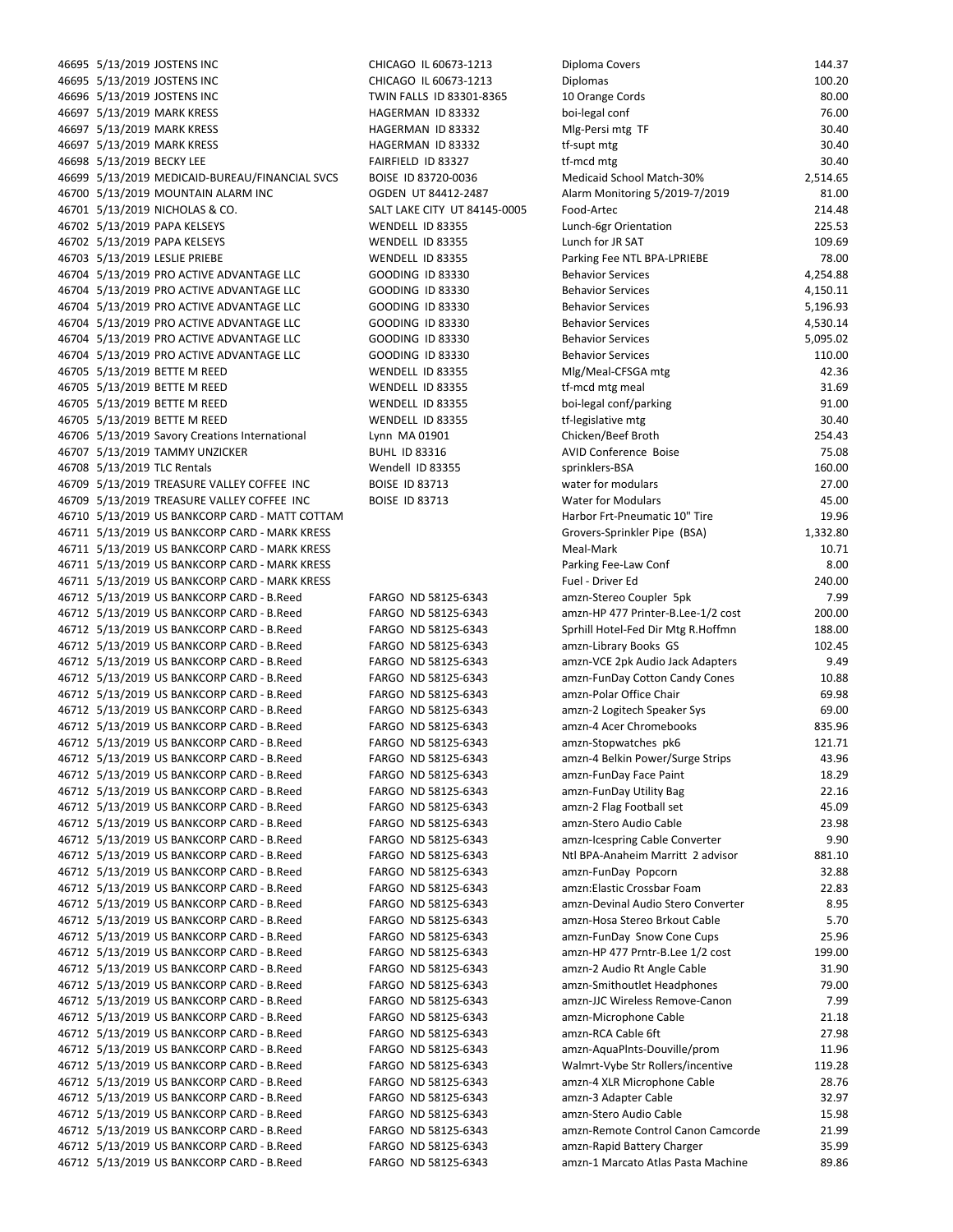|           | 46712 5/13/2019 US BANKCORP CARD - B.Reed  | FARGO ND 58125-6343       | amzn-Marcato Marcato Table Clamps  | 45.43    |       |
|-----------|--------------------------------------------|---------------------------|------------------------------------|----------|-------|
|           | 46712 5/13/2019 US BANKCORP CARD - B.Reed  | FARGO ND 58125-6343       | amzn-Progr Nut Chopper             | 9.95     |       |
|           | 46712 5/13/2019 US BANKCORP CARD - B.Reed  | FARGO ND 58125-6343       | amzn-Logitech Stereo Speaker       | 19.75    |       |
|           | 46712 5/13/2019 US BANKCORP CARD - B.Reed  | FARGO ND 58125-6343       | amzn-Batteries AAA AA C D 9v       | 120.23   |       |
|           | 46712 5/13/2019 US BANKCORP CARD - B.Reed  | FARGO ND 58125-6343       | amzn-2 Prof Studio Monitor Hdphns  | 118.00   |       |
|           | 46712 5/13/2019 US BANKCORP CARD - B.Reed  | FARGO ND 58125-6343       | amzn-2 Hdphones Extension Cable    | 13.38    |       |
|           | 46712 5/13/2019 US BANKCORP CARD - B.Reed  | FARGO ND 58125-6343       | amzn-Devinal Copler Stereo Joiner  | 11.99    |       |
|           | 46712 5/13/2019 US BANKCORP CARD - B.Reed  | FARGO ND 58125-6343       | amzn-Interconnet Cable             | 36.84    |       |
|           | 46712 5/13/2019 US BANKCORP CARD - B.Reed  | FARGO ND 58125-6343       | B&H-Byro Articulating Arms w/clamp | 69.95    |       |
|           | 46712 5/13/2019 US BANKCORP CARD - B.Reed  | FARGO ND 58125-6343       | amzn-FunDay Popcorn Bags           | 10.96    |       |
|           | 46712 5/13/2019 US BANKCORP CARD - B.Reed  | FARGO ND 58125-6343       | Ntl BPA-Anaheim Marritt students   | 2,290.86 |       |
|           | 46712 5/13/2019 US BANKCORP CARD - B.Reed  | FARGO ND 58125-6343       | amzn-Library Books HS              | 151.11   |       |
|           | 46712 5/13/2019 US BANKCORP CARD - B.Reed  | FARGO ND 58125-6343       | amzn-Ribbon Fairy Wand 50pk        | 255.92   |       |
|           | 46712 5/13/2019 US BANKCORP CARD - B.Reed  | FARGO ND 58125-6343       | amzn-HyGlos Blank Bks-Literacy Gr  | 80.24    |       |
|           | 46712 5/13/2019 US BANKCORP CARD - B.Reed  | FARGO ND 58125-6343       | amzn-Blu-ray Player                | 159.00   |       |
|           | 46712 5/13/2019 US BANKCORP CARD - B.Reed  | FARGO ND 58125-6343       | amzn-Phaser 660 HiYield Toner      | 647.99   |       |
|           | 46712 5/13/2019 US BANKCORP CARD - B.Reed  | FARGO ND 58125-6343       | amzn-Nouhaus Desk Chair            | 249.99   |       |
|           | 46712 5/13/2019 US BANKCORP CARD - B.Reed  | FARGO ND 58125-6343       | amzn-2019 Lenovo Laptop            | 667.00   |       |
|           | 46712 5/13/2019 US BANKCORP CARD - B.Reed  | FARGO ND 58125-6343       | amzn-2 Audio Rt Angle Cable        | 23.90    |       |
|           | 46712 5/13/2019 US BANKCORP CARD - B.Reed  | FARGO ND 58125-6343       | amzn-1 Marato Atlas Pasta Machine  | 89.86    |       |
|           | 46713 5/13/2019 VALLEY WIDE COOP INC       | JEROME ID 83338-6138      | LP Gas 425.7g \$1.499              | 638.12   |       |
|           | 46713 5/13/2019 VALLEY WIDE COOP INC       | JEROME ID 83338-6138      | LP Gas 306.8g \$1.599              | 490.57   |       |
|           | 46714 5/13/2019 VERIZON WIRELESS           | DALLAS TX 75266-0108      | Cell Phone-Wadsworth               | 54.12    |       |
|           | 46714 5/13/2019 VERIZON WIRELESS           | DALLAS TX 75266-0108      | Cell Phone-Kress                   | 53.13    |       |
|           | 46714 5/13/2019 VERIZON WIRELESS           | DALLAS TX 75266-0108      | Cell Phone-Knapp                   | 53.13    |       |
|           | 46714 5/13/2019 VERIZON WIRELESS           | DALLAS TX 75266-0108      | Cell Phone-Jackson                 | 26.60    |       |
|           | 46714 5/13/2019 VERIZON WIRELESS           | DALLAS TX 75266-0108      | Cell Phone-Smith                   | 53.13    |       |
|           | 46714 5/13/2019 VERIZON WIRELESS           | DALLAS TX 75266-0108      | Cell Phone-Cottam                  | 53.13    |       |
|           | 46715 5/13/2019 JAREN G. WADSWORTH         | HAGERMAN ID 83332         | <b>Accreditation-Minico HS</b>     | 55.10    |       |
|           |                                            |                           |                                    | 76.00    |       |
|           | 46715 5/13/2019 JAREN G. WADSWORTH         | HAGERMAN ID 83332         | <b>Avid Training Boise</b>         |          |       |
|           | 46715 5/13/2019 JAREN G. WADSWORTH         | HAGERMAN ID 83332         | CDanielson train ml motel-Pocatell | 214.96   |       |
|           | 46715 5/13/2019 JAREN G. WADSWORTH         | HAGERMAN ID 83332         | CDanielson train ml-Boise          | 78.11    |       |
|           | 46715 5/13/2019 JAREN G. WADSWORTH         | HAGERMAN ID 83332         | CDanielson train ml-Pocatello      | 130.92   |       |
|           | 46715 5/13/2019 JAREN G. WADSWORTH         | HAGERMAN ID 83332         | CDanielson train ml-Pocatello      | 127.33   |       |
|           | 46715 5/13/2019 JAREN G. WADSWORTH         | HAGERMAN ID 83332         | AD Meeting ml-Twin Falls           | 39.93    |       |
|           | 46716 5/13/2019 WALMART COMMUNITY          | ATLANTA GA 30353-0934     | McCarthy-shirts awards mom day gif | 230.32   |       |
|           | 46716 5/13/2019 WALMART COMMUNITY          | ATLANTA GA 30353-0934     | Binders-B.Reed                     | 14.38    |       |
|           | 46716 5/13/2019 WALMART COMMUNITY          | ATLANTA GA 30353-0934     | Stage Curtain Repair               | 27.44    |       |
|           | 46716 5/13/2019 WALMART COMMUNITY          | ATLANTA GA 30353-0934     | Window Blind-K.office              | 7.98     |       |
|           | 46717 5/13/2019 WAXIE SANITARY SUPPLY      | LOS ANGELES CA 90074-8802 | Tissue-Clean & Soft                | 376.50   |       |
|           | 46717 5/13/2019 WAXIE SANITARY SUPPLY      | LOS ANGELES CA 90074-8802 | Less retns/overpmt                 | (253.50) |       |
|           | 46717 5/13/2019 WAXIE SANITARY SUPPLY      | LOS ANGELES CA 90074-8802 | <b>Transportation Surcharge</b>    | 7.75     |       |
|           | 46718 5/13/2019 WWS-WESTERN WASTE SERVICES | <b>JEROME ID 83338</b>    | Trash Pickup April 2019            | 256.06   |       |
|           | 46719 5/13/2019 ZIGGY EXPRESS HAGERMAN     | <b>BLISS ID 83314</b>     | Fuel-Dan Knapp                     | 73.08    |       |
|           | 46719 5/13/2019 ZIGGY EXPRESS HAGERMAN     | <b>BLISS ID 83314</b>     | Fuel-Mower Steve Smith             | 16.36    |       |
|           | 46720 5/10/2019 MELISSA RICE               | JEROME ID 83338           | Reissue lost ck#46605-accreditatn  | 62.64    |       |
|           | 190501 5/20/2019 SALES TAX COMMISSION      | BOISE ID 83707-0076       | sales tax-May19                    | 138.31   |       |
|           |                                            |                           |                                    |          |       |
| Check#    | Date<br>Name                               | GrossPay                  | City                               | State    | Zip   |
| drct-dpst | 5/20/2019 ADAMS LYNDI K                    |                           | 137.50 HAGERMAN                    | ID       | 83332 |
| drct-dpst | 5/20/2019 ARRIAGA LYNN                     |                           | 4,031.78 HAGERMAN                  | ID       | 83332 |
| drct-dpst | 5/20/2019 BELKNAP CHRISTINA L              |                           | 829.00 HAGERMAN                    | ID       | 83332 |
| drct-dpst | 5/20/2019 CHAPMAN TERESA L                 |                           | 3,775.50 HAGERMAN                  | ID       | 83332 |
| drct-dpst | 5/20/2019 CHRISTIAN MARIANNE G             |                           | 4,321.75 HAGERMAN                  | UT       | 83332 |
| drct-dpst | 5/20/2019 COATES LUANNE                    |                           | 1,608.75 HAGERMAN                  | ID       | 83332 |
| drct-dpst | 5/20/2019 CORBRIDGE ARLYNDA R              |                           | 858.81 HAGERMAN                    | ID       | 83332 |
| drct-dpst | 5/20/2019 CORNETT ERIKA M                  |                           | 97.50 HAGERMAN                     | ID       | 83332 |
| drct-dpst | 5/20/2019 COTTAM MATTHEW S                 |                           | 6,487.99 HAGERMAN                  | ID       | 83332 |
| drct-dpst | 5/20/2019 CUNNINGHAM KAMRI D               |                           | 1,240.25 HAGERMAN                  | ID       | 83332 |
| drct-dpst | 5/20/2019 DAARUD SHERMA K                  |                           | 4,850.08 HAGERMAN                  | ID       | 83332 |
| drct-dpst | 5/20/2019 DAVIS ELAINE                     |                           | 1,810.58 HAGERMAN                  | ID       | 83332 |
| drct-dpst | 5/20/2019 DOUVILLE ERIN E                  |                           | 3,112.50 HAGERMAN                  | ID       | 83332 |
| drct-dpst | 5/20/2019 EASTERDAY TROY W                 |                           | 6,080.08 HAGERMAN                  | ID       | 83332 |
| drct-dpst | 5/20/2019 FREEMAN MELISSA A                |                           | 1,160.00 HAGERMAN                  | ID       | 83332 |
| drct-dpst | 5/20/2019 GIBSON JENNIE L                  |                           | 4,350.08 HAGERMAN                  | ID       | 83332 |
| drct-dpst | 5/20/2019 GOODRO CAREY L                   |                           | 712.08 HAGERMAN                    | ID       | 83332 |
| drct-dpst | 5/20/2019 HOFFMANN KAREN B                 |                           | 1,355.26 HAGERMAN                  | ID       | 83332 |
| drct-dpst | 5/20/2019 HOFFMANN RAYMOND L               |                           | 5,771.24 HAGERMAN                  | ID       | 83332 |
| drct-dpst | 5/20/2019 HOOP JENNY M                     |                           | 957.50 HAGERMAN                    | ID       | 83332 |
|           |                                            |                           |                                    |          |       |